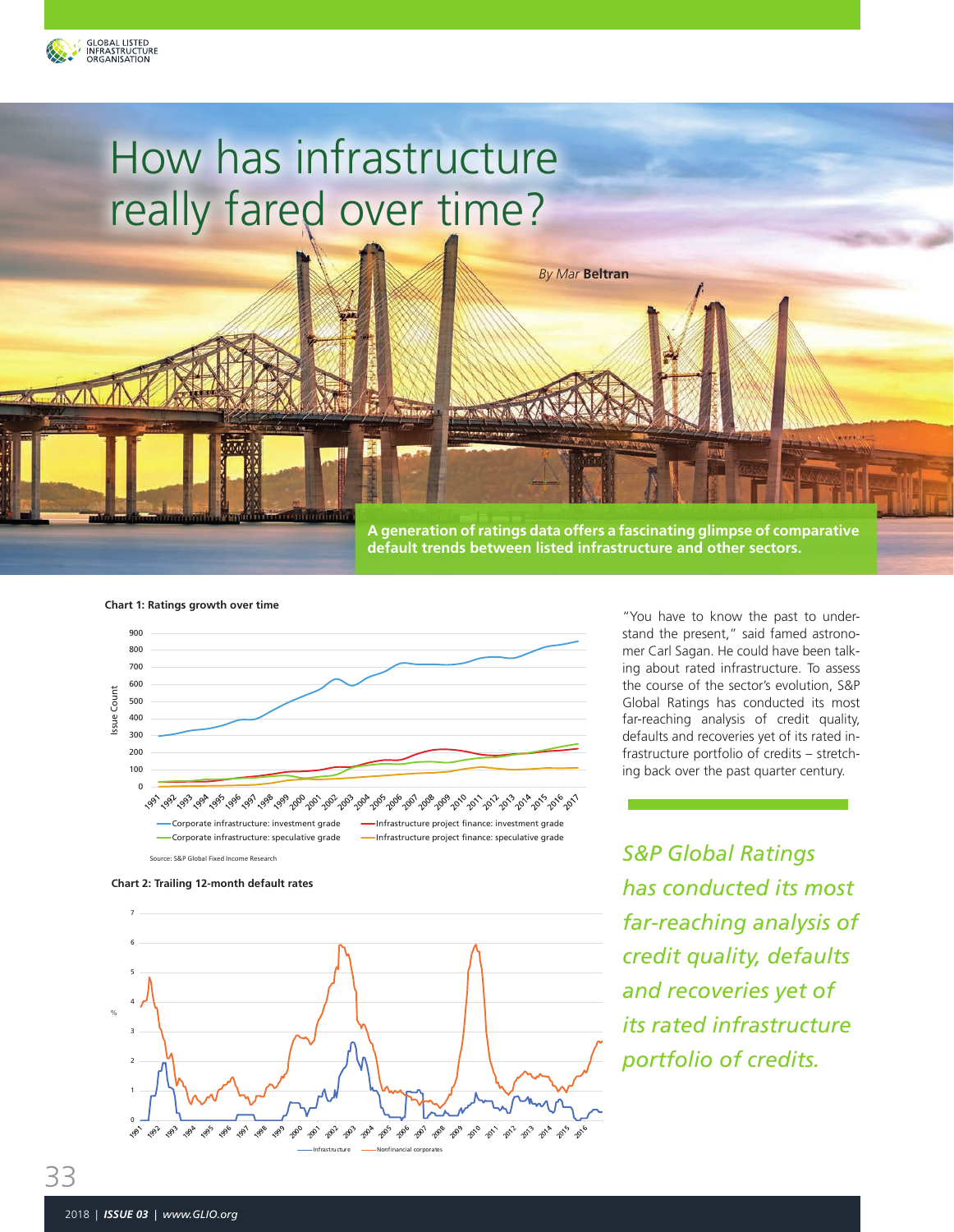

**Chart 3: Transition rates and average change in credit quality**



4 **Chart 4: Infrastructure corporate and project finance trailing 12-month default rates**



The study's clearest finding? Expansion. Rated infrastructure worldwide has grown, virtually uninterrupted, by a factor of three over the past two decades. Despite patches of weaker growth, both project finance and infrastructure corporates have attracted ever more lending. In 1991, the number of debt issuances in S&P's cohort of rated corporate and project finance infrastructure stood at 355; by the end of 2016, it had grown to 1,440 (see Chart 1).

#### **Dodging the Financial Crisis**

Another notable finding that emerged from the study was infrastructure's resilience. Over the past quarter century the sector has predominantly maintained lower peak default rates, greater ratings stability and lower ratings volatility than those firms chiefly engaged in the production of goods, referred to as nonfinancial corporates (NFCs). As is clear from Chart 2, the sole exception to this trend over the period of the study was the few months from December 2005 to November 2006 – a blip as a result of the bankruptcy of Texan generator Calpine Corporation, which covered nine defaulting instruments in our data-set.

*The sector has predominantly maintained lower peak default rates, greater ratings stability and lower ratings volatility than non-financial corporates.*

Infrastructure has also enjoyed generally higher recovery prospects than NFCs.

Even accounting for the worst-case scenarios, approximately 52% of infrastructure instruments have a recovery rate of 80% or higher – compared with 39% for NFCs. Among the characteristics of infrastructure assets that support this higher recovery rate are; essential assets, limited ability to raise debt or availabilitybased payments and long-term offtake

contracts. Conversely, the projects with the lowest recoveries typically either exhibited high market risk or encountered technology issues.

Such has been infrastructure's resilience that the sector emerged from the most recent (2008) crisis relatively intact. During the crisis, not only were defaults and downgrades fewer in the infrastructure sector, but they were also lower in severity than they were for NFCs; the monthly peak default rate remained below 1%, as opposed to just under 6% for NFCs.

Credit quality fared better over the course of the crisis, too. At the end of 2006, for instance, 47% of NFCs had been rated investment grade; by the end of 2016, this share had fallen to 40%. While a decline in the proportion of investment-grade ratings on infrastructure credits was also noted over this timeframe, it was much more muted: to 75% in 2016, from 80% a decade earlier.

Chart 3. illustrates this relative stability in terms of net ratings changes, visualized by positive or negative notches (that is, ratings upgrades minus downgrades and defaults). As with defaults, downgrades within infrastructure were lower in number and severity during the financial crisis than they were for NFCs.

## **Digging deeper into the data**

Infrastructure has naturally seen its share of ups and downs in 25 years, with times of widespread or sustained stress causing ratings changes. Economic challenges from 1990-1991 – a period of recession in the US and broad contraction across most industries – were reflected in some of the highest default rates seen in the study, as infrastructure took a course similar to that of NFCs. Projects again experienced serious defaults during the 2000-2003 cycle, which corresponded both with financial crisis in Argentina and a great degree of liberalization in the US energy sector. It was during this time that infrastructure saw its highest rate of credit degradation.

Of course, these periods of high ratings volatility were characterized by difficulties in the utilities, power, and oil & gas sectors. Yet, more recently, infrastructure has still seen fewer downgrades than NFCs – and that is despite the headwinds faced by the oil & gas sector since mid-2014, for example. >

34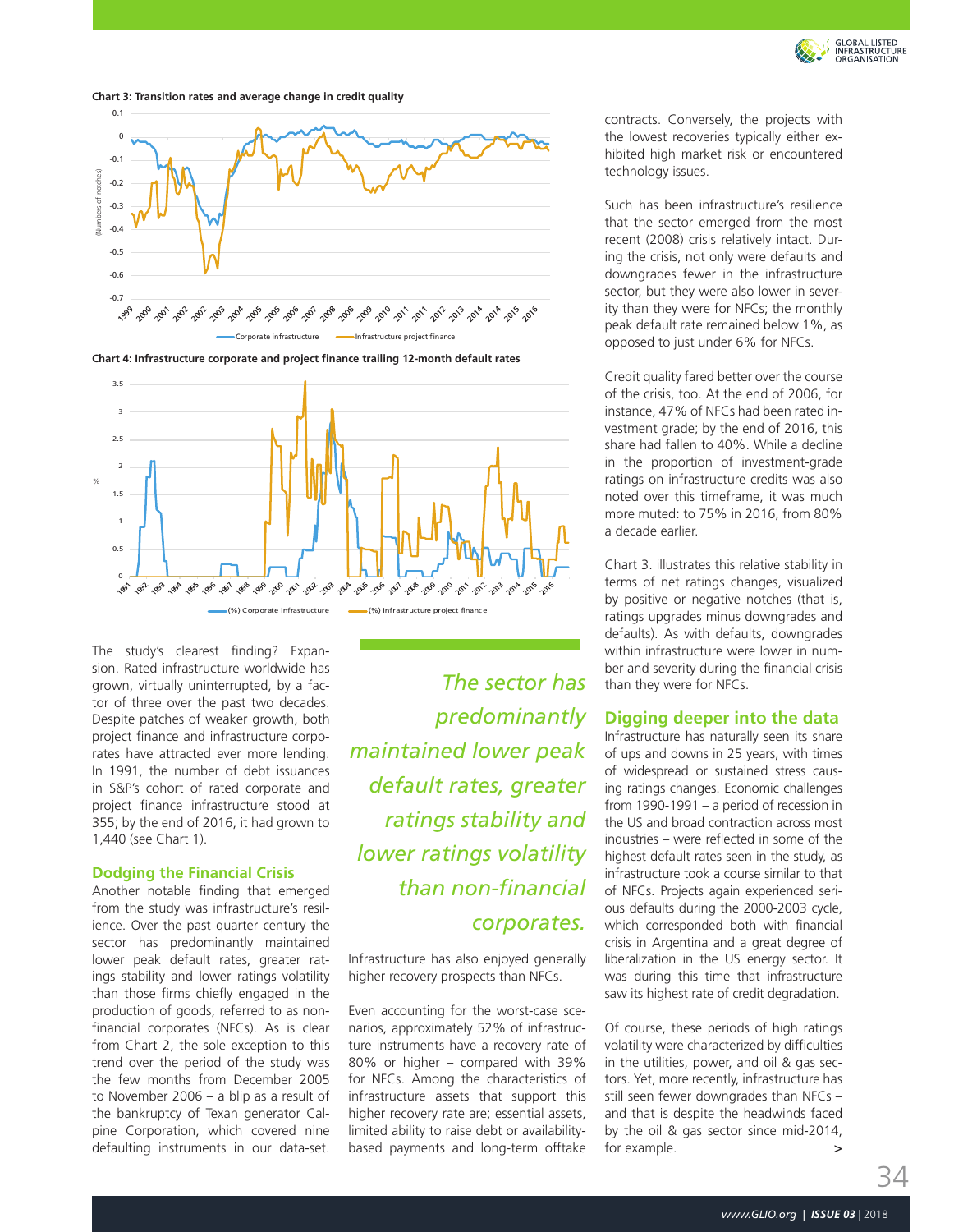

#### **Chart 5: Annual infrastructure and project finance defaults by sector**



The number of speculative-grade (rated 'BB+' or lower) credits has tended to increase in such periods of economic stress, but it has also grown with increased investor acceptance of riskier assets or leverage levels.

*The study shows most ratings volatility in infrastructure tends to be found in the project finance sub-sector, as opposed to among infrastructure corporates.*

This trend has, in turn, helped project financing to become more prevalent since taking off in the US, UK, Canada and Australia at the turn of the century. Indeed, the study revealed that most ratings volatility in infrastructure tends to be found in the project finance sub-sector, as opposed to among infrastructure corporates – with default rates having generally reached higher levels, and remained elevated for longer stretches (see Chart 4).

Nevertheless, default rates in both subsectors are still relatively low; over the past 15 years, in fact, they have been drifting lower. It was back in 2001 that the default rate for project finance peaked, at 3.6%. Infrastructure corporate defaults hit a high of 2.8% in 2002.

#### **Sector-by-sector analysis**

This peak default rate was driven, in large part, by high-risk sectors such as power; excluding power, this measure drops further, to just 1.5%. Having accounted

for the majority of infrastructure defaults over the 1991-2016 period, at 55.7%, the power sub-sector is evidently over-represented by the purple in Chart 5. Compare this to social infrastructure which, despite its relatively high share of the rated project finance universe

**Table 1: Year-end 2016 infrastructure rating distribution by sector**

|            | <b>Utilities</b> |             |              |         |                |                |
|------------|------------------|-------------|--------------|---------|----------------|----------------|
| (% )       |                  | Oil and Gas | <b>Power</b> | Other   | Transportation | Social         |
|            |                  |             |              |         |                | Infrastructure |
| <b>AAA</b> | $0.0\%$          | $0.0\%$     | 1.5%         | 6.7%    | 4.0%           | $0.0\%$        |
| AA         | 4.4%             | 0.0%        | 0.5%         | 6.7%    | 8.0%           | 6.9%           |
| A          | 39.8%            | 9.5%        | 7.0%         | 13.3%   | 19.4%          | 39.6%          |
| <b>BBB</b> | 46.6%            | 44.3%       | 37.2%        | 43.3%   | 46.8%          | 38.9%          |
| BB         | 7.3%             | 25.8%       | 28.1%        | 23.3%   | 13.4%          | 12.5%          |
| B          | 0.7%             | 17.0%       | 21.6%        | 6.7%    | 7.0%           | 2.1%           |
| CCC/C      | 1.2%             | 3.4%        | 4.0%         | $0.0\%$ | 1.5%           | $0.0\%$        |

(33.1%), accounted for only 3.3% of all infrastructure defaults from 1991-2016.

The reason? It's because power markets are characterized by high market risks. Among them are low barriers to entry, merchant pricing risk, unregulated, aggressive leverage, and exposure to lower-than-forecast demand. Especially since 2009, merchant energy producers – above all, older baseload coal plants – have faced falling electricity prices, as gas-fired plants grew in number to take advantage of the US shale revolution. This is not to mention the role that renewable energy plays, as countries around the world spurred their uptake of green energy sources to meet emissionreduction targets.

Similar market risks (such as lower-thanforecast demand and aggressive leverage) led to an increased number of defaults within the transportation sector from 2006-2009. Then in the 2009-2012 period – following five years of non-stop positive net ratings changes – a number

> of project finance transactions in the Australian transportation sector heralded several downgrades, thanks in no small part to their inherent demand risk.

The oil & gas sector, meanwhile, has undergone significant stress since mid-2014, in the face of sustained falling commodity prices

that have affected the cash-flow generation capacity of a variety of projects. All in all, the oil & gas sector accounted for about 40% of all non-financial corporate defaults in 2016. Although stress in the sector appears to have peaked, mostly thanks to the general stabilization of commodity prices, oil & gas still held a 26% share of defaults in 2017 – the largest share among the sectors.

Utilities, in contrast, have contributed much to the overall high credit quality of the infrastructure corporate sub-sector. 90.8% were rated investment grade at the end of 2016 – compare this with only 46.2% of power and 54% of oil & gas credits (see Table 1). 2016 was a year that otherwise saw infrastructure downgrades outnumber upgrades by a significant margin.